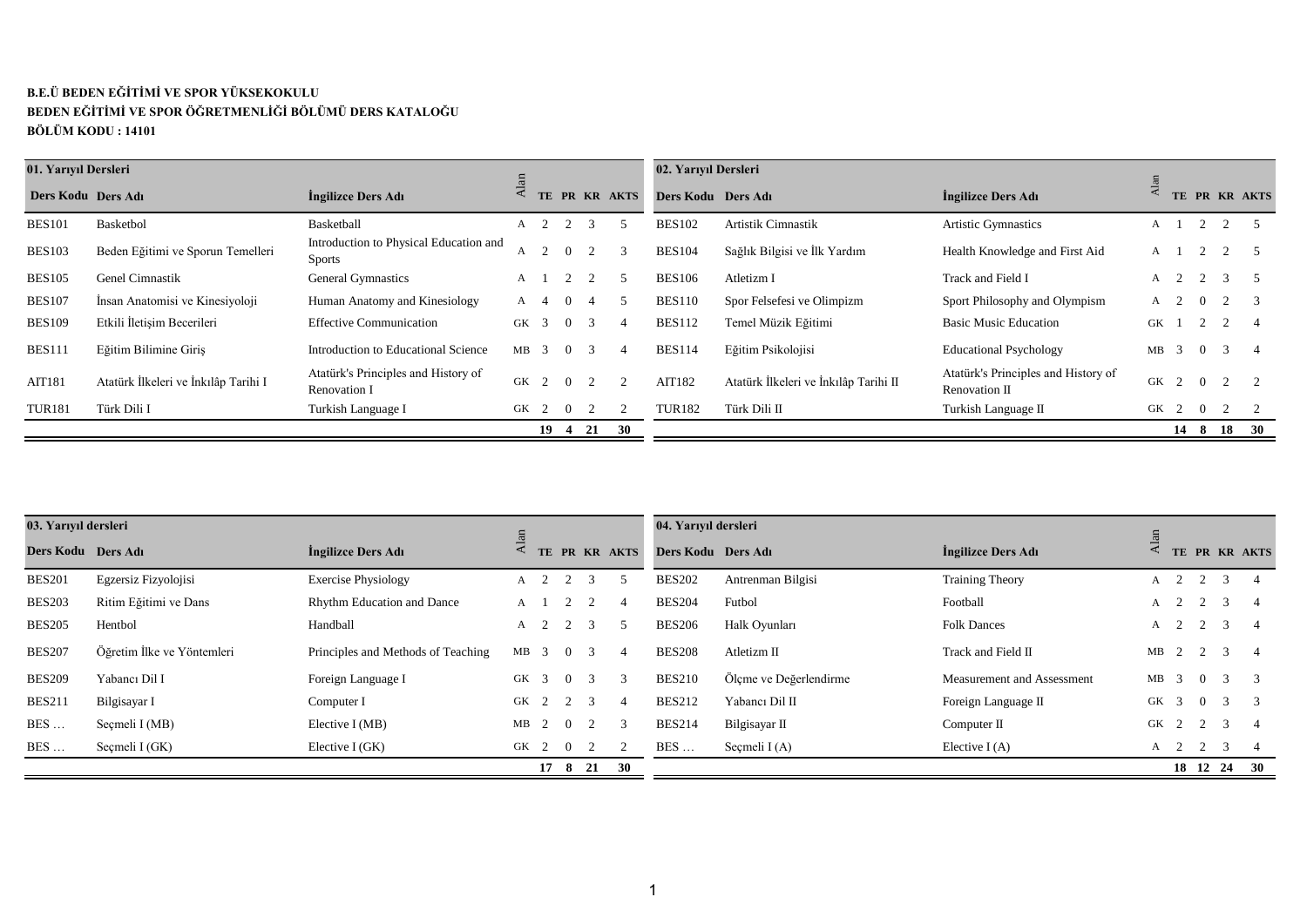| 05. Yarıyıl Dersleri |                                       |                                                    |             |                     |                |                |                | 06. Yarıyıl Dersleri |                                |                                                 |                  |                |                |                |                |
|----------------------|---------------------------------------|----------------------------------------------------|-------------|---------------------|----------------|----------------|----------------|----------------------|--------------------------------|-------------------------------------------------|------------------|----------------|----------------|----------------|----------------|
| Ders Kodu Ders Adı   |                                       | Ingilizce Ders Adı                                 | Alan        |                     |                |                | TE PR KR AKTS  | Ders Kodu Ders Adı   |                                | Ingilizce Ders Adı                              | $_{\rm Alan}$    |                |                |                | TE PR KR AKTS  |
| <b>BES301</b>        | Psikomotor Gelişim                    | <b>Psychomotor Development</b>                     | $A \quad 3$ |                     | $\overline{0}$ | $\overline{3}$ | $\overline{4}$ | <b>BES302</b>        | Beceri Öğrenimi                | Skill Learning                                  | $\mathbf{A}$     | $\overline{3}$ | $\Omega$       | 3              | 3              |
| <b>BES303</b>        | Fiziksel Uygunluk                     | <b>Physical Fitness</b>                            | A           | 2                   | 2              | 3              | -5             | <b>BES304</b>        | Egzersiz ve Beslenme           | <b>Exercise and Nutrition</b>                   | A                | 2              | $\Omega$       | 2              | -3             |
| <b>BES305</b>        | Voleybol                              | Volleyball                                         | A           | 2                   | 2              | 3              | -5             | <b>BES306</b>        | Eğitsel Oyunlar                | <b>Educational Games</b>                        | A                |                | 2              | 2              | $\overline{4}$ |
| <b>BES307</b>        | Beden Eğitimi ve Spor Tarihi          | History of Physical Education and<br><b>Sports</b> |             | $A \quad 2$         | $\overline{0}$ | 2              | $\overline{2}$ | <b>BES308</b>        | Özel Öğretim Yöntemleri II     | Methodology in The Area of<br>Specialization II |                  | $A \quad 2$    | $\overline{2}$ | 3              | $\overline{4}$ |
| <b>BES309</b>        | Spor Psikolojisi                      | <b>Sport Psychology</b>                            | GK          | 2                   | $\overline{0}$ | 2              | $\overline{2}$ | <b>BES310</b>        | Bilimsel Araştırma Yöntemleri  | Scientific Research Methods                     | GK               | 2              | $\overline{0}$ | 2              | -3             |
| <b>BES311</b>        | Özel Öğretim Yöntemleri I             | Methodology in The Area of<br>Specialization I     | $MB$ 2      |                     | 2              | 3              | $\overline{4}$ | <b>BES312</b>        | Yüzme                          | Swimming                                        | A                | 2              | 2              | $\overline{3}$ | 5              |
| <b>BES313</b>        | Proje Yönetimi ve Girişimcilik        | Entrepreneurship and Project<br>Management         | $MB$ 2      |                     | 2              | $\overline{3}$ | $\overline{4}$ | <b>BES314</b>        | Sınıf Yönetimi                 | <b>Classroom Management</b>                     | MB               | 2              | $\overline{0}$ | 2              | 2              |
| BES                  | Seçmeli II (A)                        | Elective $\Pi(A)$                                  |             | $A \quad 2 \quad 2$ |                | $\overline{3}$ | $\overline{4}$ | <b>BES316</b>        | Okul Deneyimi                  | School Experience                               | $MB$ 1           |                | $\overline{4}$ | 3              | - 6            |
|                      |                                       |                                                    |             |                     | 17 10 22       |                | 30             |                      |                                |                                                 |                  |                |                | 15 10 20       | 30             |
| 07. Yarıyıl dersleri |                                       |                                                    |             |                     |                |                |                | 08. Yarıyıl dersleri |                                |                                                 |                  |                |                |                |                |
|                      |                                       |                                                    | Alan        |                     |                |                | TE PR KR AKTS  |                      |                                |                                                 | $\mathbf{A}$ lan |                |                |                | TE PR KR AKTS  |
| Ders Kodu Ders Adı   |                                       | Ingilizce Ders Adı                                 |             |                     |                |                |                | Ders Kodu Ders Adı   |                                | İngilizce Ders Adı                              |                  |                |                |                |                |
| <b>BES401</b>        | Engelliler İçin Beden Eğitimi ve Spor | Physical Education and Sports for<br>Disabled      | A           |                     | $2^{\circ}$    | 2              | $\overline{5}$ | <b>BES402</b>        | Araștırma Projesi              | <b>Research Project</b>                         |                  | $A \quad 2$    | $\overline{2}$ | 3              | -6             |
| <b>BES403</b>        | Drama                                 | Drama                                              | GK          | 2                   | 2              | 3              | $\sim$         | <b>BES404</b>        | Beden Eğitimi ve Spor Yönetimi | Physical Education and Sports<br>Management     | A                | $\overline{3}$ | $\overline{0}$ | 3              |                |
| <b>BES405</b>        | Topluma Hizmet Uygulamaları           | <b>Social Service Practices</b>                    | GK          |                     | 2              | 2              | -6             | <b>BES406</b>        | Öğretmenlik Uygulaması         | <b>Teaching Practice</b>                        | MB               | 2              | 6              | -5             | 10             |
| <b>BES407</b>        | Türk Eğitim Sistemi ve Okul Yönetimi  | Turkish Education System & School<br>Management    | MB          | 2                   | $\overline{0}$ | 2              | 3              | BES                  | Seçmeli IV (A)                 | Elective IV $(A)$                               | A                | 2              | $\overline{0}$ | 2              | $\sqrt{5}$     |
| <b>BES409</b>        | Rehberlik                             | Student Personnel Services and<br>Guidance         | MB          | $\overline{3}$      | $\overline{0}$ | 3              | 6              | BES                  | Seçmeli II (MB)                | Elective II (MB)                                | MB               | 3              | $\Omega$       | 3              | -3             |
| <b>BES</b>           | Seçmeli III $(A)$                     |                                                    |             |                     | $\overline{0}$ | $\overline{3}$ | -5             | BES                  |                                |                                                 |                  |                |                |                |                |
|                      |                                       | Elective III $(A)$                                 | $A \quad 3$ |                     |                |                |                |                      | Seçmeli II (GK)                | Elective II (GK)                                | GK 2 0           |                |                | 2              |                |

| 07. Yarıyıl dersleri |                                       |                                                   |    |          |                 |               | 08. Yarıyıl dersleri |                                |                                             |      |                |                |               |            |
|----------------------|---------------------------------------|---------------------------------------------------|----|----------|-----------------|---------------|----------------------|--------------------------------|---------------------------------------------|------|----------------|----------------|---------------|------------|
| Ders Kodu Ders Adı   |                                       | Ingilizce Ders Adı                                |    |          |                 | TE PR KR AKTS | Ders Kodu Ders Adı   |                                | Ingilizce Ders Adı                          |      | ГE -           |                |               | PR KR AKTS |
| <b>BES401</b>        | Engelliler İçin Beden Eğitimi ve Spor | Physical Education and Sports for<br>Disabled     |    |          |                 |               | <b>BES402</b>        | Arastırma Projesi              | Research Project                            | A    |                |                | $\mathcal{R}$ |            |
| <b>BES403</b>        | Drama                                 | Drama                                             | GK |          |                 |               | <b>BES404</b>        | Beden Eğitimi ve Spor Yönetimi | Physical Education and Sports<br>Management | A    | $\mathcal{R}$  | $\Omega$       |               |            |
| <b>BES405</b>        | Topluma Hizmet Uygulamaları           | <b>Social Service Practices</b>                   | GK |          |                 |               | <b>BES406</b>        | Öğretmenlik Uygulaması         | <b>Teaching Practice</b>                    | МB   |                | - 6            | -5            | - 10       |
| <b>BES407</b>        | Türk Eğitim Sistemi ve Okul Yönetimi  | Turkish Education System & School<br>Management   | MB | $\Omega$ |                 |               | <b>BES</b>           | Secmeli IV $(A)$               | Elective IV $(A)$                           | A    | $\overline{2}$ | $\overline{0}$ |               |            |
| <b>BES409</b>        | Rehberlik                             | <b>Student Personnel Services and</b><br>Guidance | MВ | $\Omega$ |                 | <sub>6</sub>  | <b>BES</b><br>.      | Secmeli II (MB)                | Elective $II(MB)$                           | МB   | $\mathcal{R}$  | $\Omega$       | 3             |            |
| <b>BES</b>           | Seçmeli III $(A)$                     | Elective III $(A)$                                | A  | $\Omega$ |                 |               | <b>BES</b>           | Secmeli $II(GK)$               | Elective II $(GK)$                          | GK 2 |                | $\overline{0}$ |               |            |
|                      |                                       |                                                   |    |          | $12 \t 6 \t 15$ | <b>30</b>     |                      |                                |                                             |      |                |                | 14 8 18       | - 30       |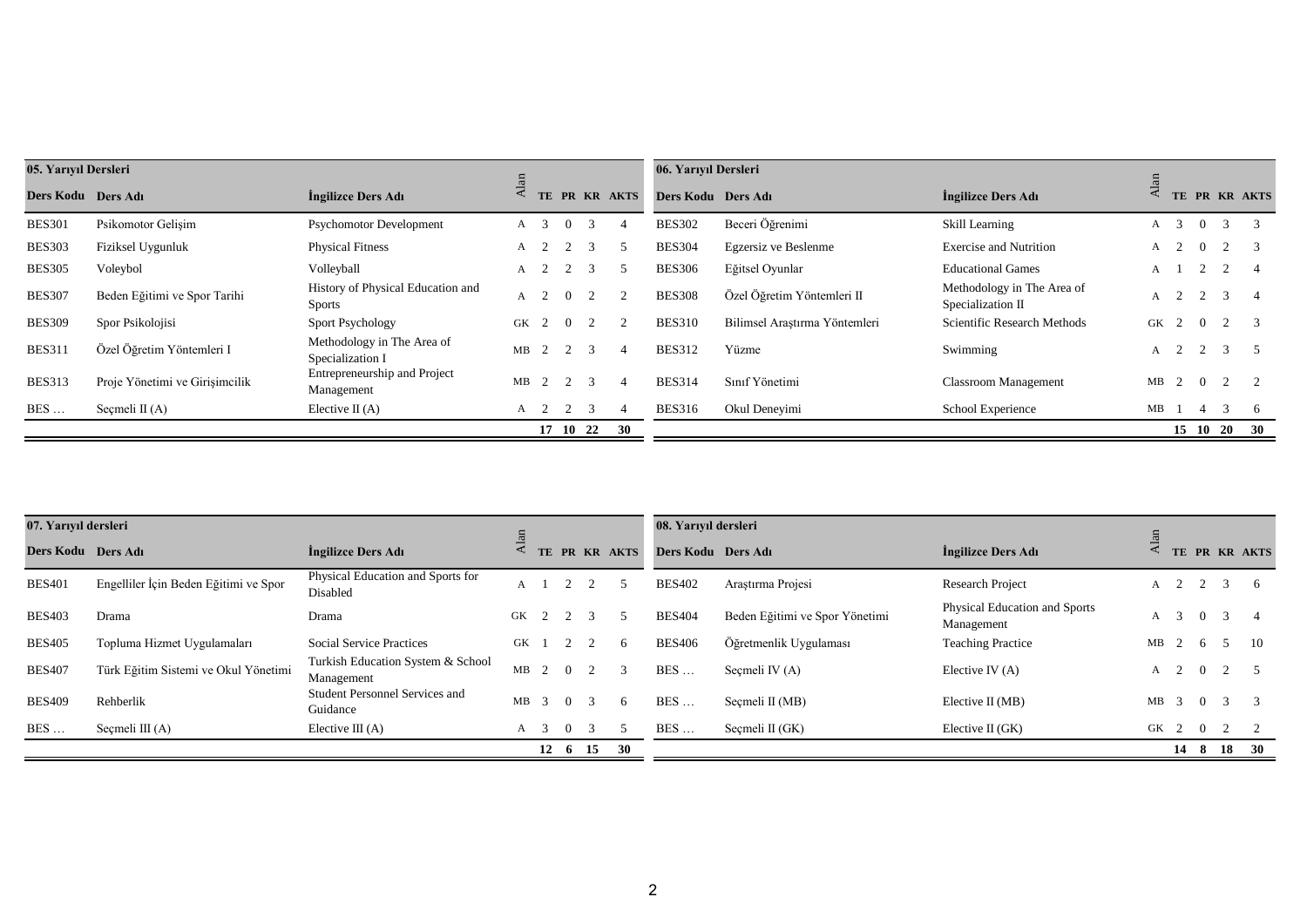|                      | Seçmeli I A (Alan Eğitimi ve Alan Dersleri) |                                   |                    |   |         |                |                |                    | Seçmeli II A (Alan Eğitimi ve Alan Dersleri)                                                                         |                                      |             |                     |                |                |                |
|----------------------|---------------------------------------------|-----------------------------------|--------------------|---|---------|----------------|----------------|--------------------|----------------------------------------------------------------------------------------------------------------------|--------------------------------------|-------------|---------------------|----------------|----------------|----------------|
| Ders Kodu – Ders Adı |                                             | Ingilizce Ders Adı                | $\overline{A}$ lar |   |         |                | TE PR KR AKTS  | Ders Kodu Ders Adı |                                                                                                                      | Ingilizce Ders Adı                   | Ala         |                     |                |                | TE PR KR AKTS  |
| <b>BES216</b>        | Badminton                                   | Badminton                         |                    |   | A 2 2 3 |                | $\overline{4}$ | <b>BES315</b>      | Badminton                                                                                                            | Badminton                            |             | $A \quad 2 \quad 2$ |                | 3              | $\overline{4}$ |
| <b>BES218</b>        | <b>Boks</b>                                 | Boxing                            | A                  | 2 | 2       | $\overline{3}$ | $\overline{4}$ | <b>BES317</b>      | <b>Boks</b>                                                                                                          | Boxing                               | $A \quad 2$ |                     | 2              | 3              |                |
| <b>BES220</b>        | Dağcılık ve Doğa Sporları                   | Mountaineering and Natural Sports | A                  | 2 | 2       | 3              | $\overline{4}$ | <b>BES319</b>      | Dağcılık ve Doğa Sporları                                                                                            | Mountaineering and Nature Activities | A           | 2                   | 2              | 3              |                |
| <b>BES222</b>        | Gösteri Cimnastiği                          | <b>Gymnastics Show</b>            | A                  | 2 | 2       | $\overline{3}$ | $\overline{4}$ | <b>BES321</b>      | Gösteri Cimnastiği                                                                                                   | <b>Gymnastics Show</b>               | A           | $\overline{2}$      | 2              | -3             | $\overline{4}$ |
| <b>BES224</b>        | Güres                                       | Wrestling                         | $A \quad 2$        |   |         | 3              | $\overline{4}$ | <b>BES323</b>      | Güres                                                                                                                | Wrestling                            | $A \quad 2$ |                     |                | 3              |                |
| <b>BES226</b>        | Halk Dansları                               | <b>Folk Dances</b>                | A                  | 2 | 2       | $\overline{3}$ | $\overline{4}$ | <b>BES325</b>      | Halk Dansları                                                                                                        | <b>Folk Dances</b>                   | A           | 2                   | 2              | 3              | $\overline{4}$ |
| <b>BES228</b>        | Halter                                      | Barbell                           | A                  | 2 | 2       | $\overline{3}$ |                | <b>BES327</b>      | Halter                                                                                                               | Barbell                              | A           | 2                   | 2              | 3              |                |
| <b>BES230</b>        | Kürek, Kano, Rafting                        | Rowing, Canoeing, Rafting         | A                  | 2 | 2       | $\overline{3}$ | $\overline{4}$ | <b>BES329</b>      | Kürek, Kano, Rafting                                                                                                 | Rowing, Canoeing, Rafting            | A           | 2                   | 2              | 3              | $\overline{4}$ |
| <b>BES232</b>        | Masa Tenisi                                 | Table Tennis                      | A                  | 2 | 2       | $\overline{3}$ |                | <b>BES331</b>      | Masa Tenisi                                                                                                          | Table Tennis                         | A           | 2                   | 2              | 3              |                |
| <b>BES234</b>        | Mücadele Sporları                           | <b>Struggle Sports</b>            | A                  | 2 | 2       | $\overline{3}$ | $\overline{4}$ | <b>BES333</b>      | Mücadele Sporları                                                                                                    | <b>Struggle Sports</b>               | А           | 2                   | $\overline{2}$ | 3              | $\overline{4}$ |
| <b>BES236</b>        | Salon Futbolu (Futsal)                      | Futsal                            | A                  | 2 | 2       | $\overline{3}$ | $\overline{4}$ | <b>BES335</b>      | Salon Futbolu (Futsal)                                                                                               | Futsal                               | A           | 2                   | $\mathcal{L}$  | -3             |                |
| <b>BES238</b>        | Satranç                                     | Chess                             | A                  | 2 | 2       | $\overline{3}$ | $\overline{4}$ | <b>BES337</b>      | Satranç                                                                                                              | Chess                                | A           | 2                   | 2              | -3             | $\overline{4}$ |
| <b>BES240</b>        | Spor Masaji                                 | <b>Sports Massage</b>             | A                  | 2 | 2       | 3              | $\overline{4}$ | <b>BES339</b>      | Spor Masaji                                                                                                          | <b>Sports Massage</b>                | A           |                     | $\mathcal{L}$  | 3              |                |
| <b>BES242</b>        | Spor ve Oyun Eğitimi                        | Sport and Game Education          | A                  | 2 | 2       | 3              | $\overline{4}$ | <b>BES341</b>      | Spor ve Oyun Eğitimi                                                                                                 | Sport and Game Education             | А           | 2                   | 2              | -3             | $\overline{4}$ |
| <b>BES244</b>        | Step Aerobik ve Dans                        | Step Aerobics and Dance           | A                  | 2 | 2       | 3              |                | <b>BES343</b>      | Step Aerobik ve Dans                                                                                                 | Step Aerobics and Dance              | А           | 2                   | 2              | $\mathcal{R}$  |                |
| <b>BES246</b>        | Sualtı Sporları ve Cankurtarma              | Scuba Diving and Life-Saving      | A                  | 2 | 2       | 3              | $\overline{4}$ | <b>BES345</b>      | Sualtı Sporları ve Cankurtarma                                                                                       | Scuba Diving and Life-Saving         | A           | 2                   |                | 3              | $\overline{4}$ |
| <b>BES248</b>        | Tenis                                       | Tennis                            | A                  | 2 | 2       | 3              | $\overline{4}$ | <b>BES347</b>      | Tenis                                                                                                                | Tennis                               | A           |                     |                | $\mathcal{R}$  |                |
| <b>BES250</b>        | Vücut Gelistirme ve Fitness                 | Body Building and Fitness         | A                  | 2 | 2       | $\overline{3}$ | $\overline{4}$ | <b>BES349</b>      | Vücut Gelistirme ve Fitness                                                                                          | Body Building and Fitness            | А           |                     |                | 3              | $\overline{4}$ |
| <b>BES252</b>        | Yaz Kampı                                   | Summer Camp                       | A                  |   |         | 3              | $\overline{4}$ | <b>BES351</b>      | Kış Kampı                                                                                                            | Winter Camp                          |             |                     |                | $\mathcal{R}$  |                |
| <b>BES254</b>        | Yelken                                      | Sail                              | A                  | 2 | 2       | $\overline{3}$ | $\overline{4}$ | <b>BES353</b>      | Kayak                                                                                                                | Ski                                  | A           |                     |                | 3              |                |
| <b>BES258</b>        | Okçuluk                                     | Archery                           | A 2                |   | 2       | - 3            |                | <b>BES355</b>      | Okçuluk                                                                                                              | Archery                              | $A \quad 2$ |                     | 2              | $\overline{3}$ |                |
|                      |                                             |                                   |                    |   |         |                |                |                    | NOT: Seçmeli II A (Alan Eğitimi ve Alan Dersleri) dersleri Seçmeli I A da alınmamış olmak kaydıyla seçilebilecektir. |                                      |             |                     |                |                |                |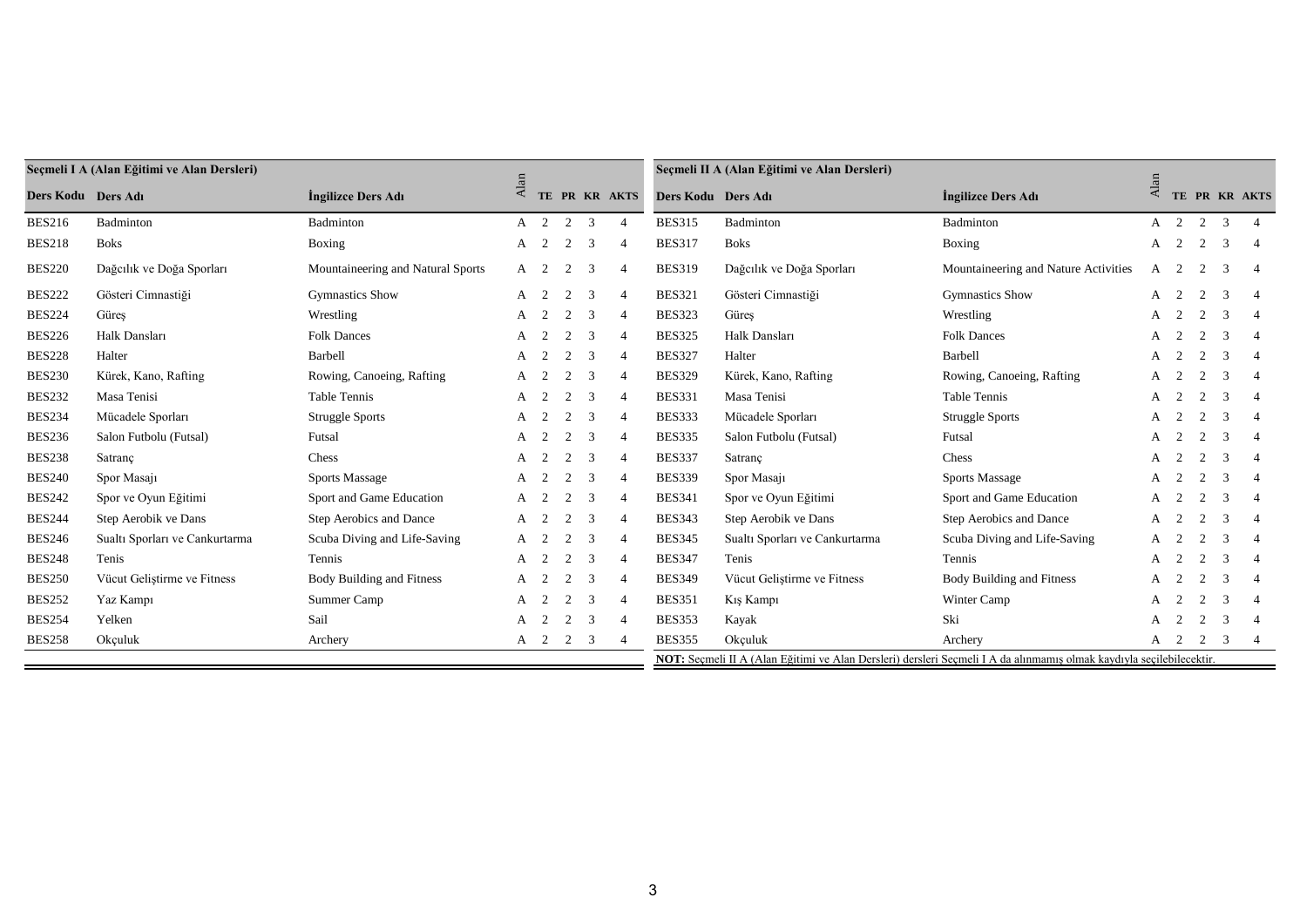|                    | Seçmeli III A (Alan Eğitimi ve Alan Dersleri) |                                                                                                                               |                 |                           |                |                |                 |                    | Seçmeli IV A (Alan Eğitimi ve Alan Dersleri)                                 |                                                                       |              |                     |                |                |                |
|--------------------|-----------------------------------------------|-------------------------------------------------------------------------------------------------------------------------------|-----------------|---------------------------|----------------|----------------|-----------------|--------------------|------------------------------------------------------------------------------|-----------------------------------------------------------------------|--------------|---------------------|----------------|----------------|----------------|
| Ders Kodu Ders Adı |                                               | Ingilizce Ders Adı                                                                                                            | $\mathbf{Alan}$ |                           |                |                | TE PR KR AKTS   | Ders Kodu Ders Adı |                                                                              | Ingilizce Ders Adı                                                    | Alan         |                     |                |                | TE PR KR AKTS  |
| <b>BES413</b>      | Badminton                                     | Badminton                                                                                                                     | $A \quad 3$     |                           | $\overline{0}$ | 3              | $5\overline{5}$ | <b>BES412</b>      | Atletizm Öğretim Yöntemleri (Uzmanlık<br>Alan Bilgisi)                       | Track and Field Teaching Methods<br>(Specialization Field)            |              | $A \quad 2 \quad 0$ |                | 2              | $5^{\circ}$    |
| <b>BES417</b>      | <b>Boks</b>                                   | Boxing                                                                                                                        | $A \quad 3$     |                           | $\overline{0}$ | 3              | 5               | <b>BES414</b>      | Badminton Öğretim Yöntemleri<br>(Uzmanlık Alan Bilgisi)                      | <b>Badminton Teaching Methods</b><br>(Specialization Field)           |              | $A \quad 2 \quad 0$ |                | 2              | $5^{\circ}$    |
| <b>BES421</b>      | Dağcılık ve Doğa Sporları                     | Mountaineering and Natural Sports                                                                                             | $A \quad 3$     |                           | $\bf{0}$       | 3              | $\overline{5}$  | <b>BES416</b>      | Basketbol Öğretim Yöntemleri<br>(Uzmanlık Alan Bilgisi)                      | <b>Basketball Teaching Methods</b><br>(Specialization Field)          |              | $A \quad 2 \quad 0$ |                | 2              | $5^{\circ}$    |
| <b>BES425</b>      | Güreş                                         | Wrestling                                                                                                                     | $A \quad 3$     |                           | $\overline{0}$ | 3              | 5               | <b>BES418</b>      | Boks Öğretim Yöntemleri (Uzmanlık<br>Alan Bilgisi)                           | <b>Boxing Teaching Methods</b><br>(Specialization Field)              |              | $A \quad 2$         | $\overline{0}$ | 2              | $\overline{5}$ |
| <b>BES427</b>      | Halk Dansları                                 | <b>Folk Dances</b>                                                                                                            | $A \quad 3$     |                           | $\overline{0}$ | 3              | 5               | <b>BES420</b>      | Cimnastik Öğretim Yöntemleri<br>(Uzmanlık Alan Bilgisi)                      | <b>Gymnastics Teaching Methods</b><br>(Specialization Field)          |              | $A \quad 2 \quad 0$ |                | 2              | $\overline{5}$ |
| <b>BES429</b>      | Halter                                        | Barbell                                                                                                                       | $A \quad 3$     |                           | $\overline{0}$ | 3              | $\overline{5}$  | <b>BES422</b>      | Dağcılık ve Doğa Sporları Öğretim<br>Yöntemleri (Uzmanlık Alan Bilgisi)      | Mountaineering and Natural Sports<br>Teaching Methods (Specialization | $\mathbf{A}$ | $\overline{2}$      | $\overline{0}$ | $\overline{2}$ | $\overline{5}$ |
| <b>BES433</b>      | Kürek, Kano, Rafting                          | Rowing, Canoeing, Rafting                                                                                                     | $A \quad 3$     |                           | $\bf{0}$       | 3              | $\overline{5}$  | <b>BES424</b>      | Futbol Öğretim Yöntemleri (Uzmanlık<br>Alan Bilgisi)                         | Football Teaching Methods<br>(Specialization Field)                   |              | A 2 0               |                | 2              | $\overline{5}$ |
| <b>BES435</b>      | Masa Tenisi                                   | Table Tennis                                                                                                                  | A               | $\overline{\mathbf{3}}$   | $\overline{0}$ | 3              | 5               | <b>BES426</b>      | Güreş Öğretim Yöntemleri (Uzmanlık<br>Alan Bilgisi)                          | <b>Wrestling Teaching Methods</b><br>(Specialization Field)           | A            | $\overline{2}$      | $\overline{0}$ | 2              | $\overline{5}$ |
| <b>BES437</b>      | Mücadele Sporları                             | <b>Struggle Sports</b>                                                                                                        | $A \quad 3$     |                           | $\overline{0}$ | 3              | - 5             | <b>BES428</b>      | Halk Dansları Öğretim Yöntemleri<br>(Uzmanlık Alan Bilgisi)                  | <b>Folk Dances Teaching Methods</b><br>(Specialization Field)         | A            | 2                   | $\overline{0}$ | 2              | $5\phantom{0}$ |
| <b>BES439</b>      | Salon Futbolu                                 | Futsal                                                                                                                        | A               | $\overline{\mathbf{3}}$   | $\overline{0}$ | 3              | - 5             | <b>BES430</b>      | Halter Öğretim Yöntemleri (Uzmanlık<br>Alan Bilgisi)                         | <b>Barbell Teaching Methods</b><br>(Specialization Field)             | A            | $\overline{2}$      | $\overline{0}$ | 2              | $\sim$ 5       |
| <b>BES441</b>      | Spor Masaji                                   | <b>Sports Massage</b>                                                                                                         | $A \quad 3$     |                           | $\bf{0}$       | 3              | - 5             | <b>BES432</b>      | Hentbol Öğretim Yöntemleri (Uzmanlık<br>Alan Bilgisi)                        | <b>Handball Teaching Methods</b><br>(Specialization Field)            | $\mathsf{A}$ | $\overline{2}$      | $\overline{0}$ | 2              | $\overline{5}$ |
| <b>BES443</b>      | Step Aerobik ve Dans                          | Step Aerobics and Dance                                                                                                       | $A \quad 3$     |                           | $\overline{0}$ | 3              | 5               | <b>BES434</b>      | Kürek, Kano, Rafting Öğretim<br>Yöntemleri (Uzmanlık Alan Bilgisi)           | Rowing, Canoeing, Rafting Teaching<br>Methods (Specialization Field)  | $\mathsf{A}$ | $\overline{2}$      | $\theta$       | $\mathfrak{D}$ | $\sim$ 5       |
| <b>BES445</b>      | Sualti Sporlari ve Cankurtarma                | Scuba Diving and Life-Saving                                                                                                  | A               | $\overline{\mathbf{3}}$   | $\overline{0}$ | 3              | 5               | <b>BES436</b>      | Masa Tenisi Öğretim Yöntemleri<br>(Uzmanlık Alan Bilgisi)                    | Table Tennis Teaching Methods<br>(Specialization Field)               | A            | $\overline{2}$      | $\overline{0}$ | $\overline{2}$ | $\overline{5}$ |
| <b>BES447</b>      | Tenis                                         | Tennis                                                                                                                        | A               | $\overline{3}$            | $\overline{0}$ | 3              | 5               | <b>BES438</b>      | Mücadele Sporları Öğretim Yöntemleri<br>(Uzmanlık Alan Bilgisi)              | <b>Struggle Sports Teaching Methods</b><br>(Specialization Field)     | A            | 2                   | $\overline{0}$ | 2              | $\overline{5}$ |
| <b>BES451</b>      | Vücut Geliştirme ve Fitness                   | <b>Body Building and Fitness</b>                                                                                              | A               | $\overline{\mathbf{3}}$   | $\overline{0}$ | 3              | 5               | <b>BES440</b>      | Salon Futbolu (Futsal) Öğretim<br>Yöntemleri (Uzmanlık Alan Bilgisi)         | <b>Futsal Teaching Methods</b><br>(Specialization Field)              | A            | 2                   | $\overline{0}$ | 2              | $5^{\circ}$    |
| <b>BES455</b>      | Kayak                                         | Ski                                                                                                                           | A               | $\overline{3}$            | $\mathbf{0}$   | 3              | 5               | <b>BES442</b>      | Spor Masajı Öğretim Yöntemleri<br>(Uzmanlık Alan Bilgisi)                    | Sports Massage Teaching Methods<br>(Specialization Field)             | $\mathbf{A}$ | 2                   | $\overline{0}$ | $\overline{2}$ | $\overline{5}$ |
| <b>BES459</b>      | Gösteri Cimnastiği                            | <b>Gymnastics Show</b>                                                                                                        | A               | $\overline{\mathbf{3}}$   | $\overline{0}$ | 3              | - 5             | <b>BES444</b>      | Step Aerobik ve Dans Öğretim<br>Yöntemleri (Uzmanlık Alan Bilgisi)           | Step Aerobics and Dance Teaching<br>Methods (Specialization Field)    | A            | 2                   | $\overline{0}$ | 2              | $5^{\circ}$    |
| <b>BES463</b>      | Satranç                                       | Chess                                                                                                                         | A               | $\overline{\mathbf{3}}$   | $\mathbf{0}$   | 3              | 5               | <b>BES446</b>      | Sualtı Sporları ve Cankurtarma Öğretim<br>Yöntemleri (Uzmanlık Alan Bilgisi) | Scuba Diving and Life-Saving<br>Teaching Methods (Specialization      | A            | $\overline{2}$      | $\overline{0}$ | 2              | $5\phantom{0}$ |
| <b>BES465</b>      | Spor ve Oyun Eğitimi                          | Sport and Game Education                                                                                                      | A               | $\overline{\phantom{a}3}$ | $\overline{0}$ | 3              | 5               | <b>BES448</b>      | Tenis Öğretim Yöntemleri (Uzmanlık<br>Alan Bilgisi)                          | Tennis Teaching Methods<br>(Specialization Field)                     |              | $A \quad 2 \quad 0$ |                | 2              | $\overline{5}$ |
| <b>BES473</b>      | Kış Kampı                                     | Winter Camp                                                                                                                   | A               | $\overline{\mathbf{3}}$   | $\overline{0}$ | 3              | 5               | <b>BES450</b>      | Voleybol Öğretim Yöntemleri<br>(Uzmanlık Alan Bilgisi)                       | <b>Volleyball Teaching Methods</b><br>(Specialization Field)          | $A \quad 2$  |                     | $\overline{0}$ | 2              | $\overline{5}$ |
| <b>BES475</b>      | Yelken                                        | Sail                                                                                                                          | A               | $\overline{\mathbf{3}}$   | $\overline{0}$ | $\overline{3}$ | 5               | <b>BES452</b>      | Vücut Geliştirme ve Fitness Öğretim<br>Yöntemleri (Uzmanlık Alan Bilgisi)    | Body Building and Fitness Teaching<br>Methods (Specialization Field)  | $\mathsf{A}$ | 2 0                 |                | $\overline{2}$ | $\overline{5}$ |
| <b>BES477</b>      | Okçuluk                                       | Archery                                                                                                                       | $A \quad 3$     |                           | $0 \quad 3$    |                | $\overline{5}$  | <b>BES454</b>      | Yüzme Öğretim Yöntemleri (Uzmanlık<br>Alan Bilgisi)                          | Swimming Teaching Methods<br>(Specialization Field)                   | A            | 2                   | $\overline{0}$ | 2              | $\overline{5}$ |
|                    |                                               | NOT: Seçmeli III A (Alan Eğitimi ve Alan Dersleri) dersleri Seçmeli I A ve II A da alınmamış olmak kaydıyla seçilebilecektir. |                 |                           |                |                |                 | <b>BES456</b>      | Yelken Öğretim Yöntemleri (Uzmanlık<br>Alan Bilgisi)                         | Sail Teaching Methods (Specialization<br>Field)                       |              | $A \quad 2 \quad 0$ |                | 2              | $5^{\circ}$    |

**NOT:** Seçmeli IV A (Alan Eğitimi ve Alan Dersleri) derslerini alabilmek için daha önce alınmış olan zorunlu veya seçmeli derslerden biri seçilmelidir.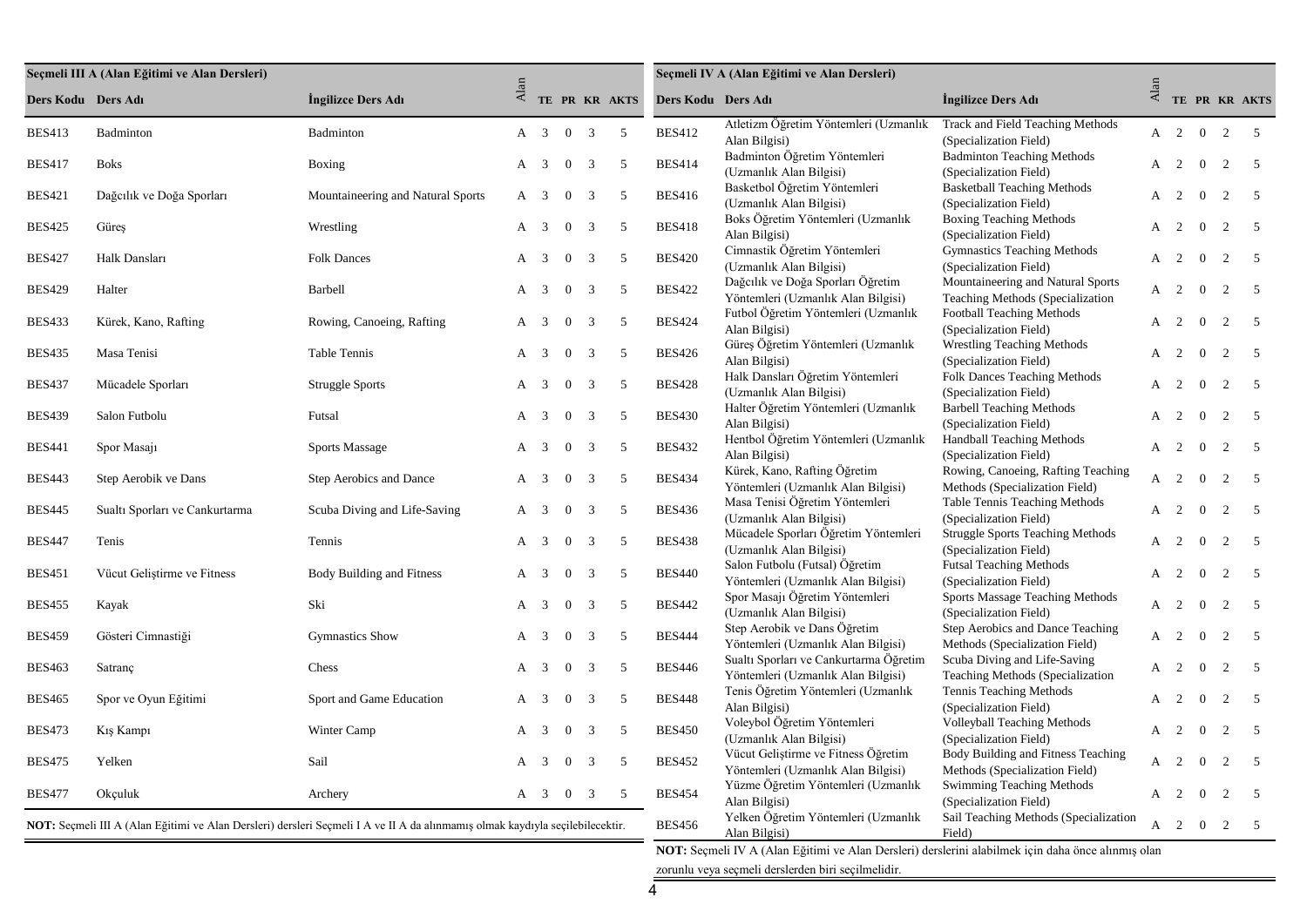|                    | Seçmeli I MB (Meslek Bilgisi Dersleri)             |                                                                 |              |   |                |                |               |                    | Seçmeli II MB (Meslek Bilgisi Dersleri)                                                                            |                                                                     |                    |   |                |               |               |
|--------------------|----------------------------------------------------|-----------------------------------------------------------------|--------------|---|----------------|----------------|---------------|--------------------|--------------------------------------------------------------------------------------------------------------------|---------------------------------------------------------------------|--------------------|---|----------------|---------------|---------------|
| Ders Kodu Ders Adı |                                                    | Ingilizce Ders Adı                                              | $\Delta$ lan |   |                |                | TE PR KR AKTS | Ders Kodu Ders Adı |                                                                                                                    | Ingilizce Ders Adı                                                  | $\overline{A}$ lar |   |                |               | TE PR KR AKTS |
| <b>BES213</b>      | Antrenörlük Eğitim ve İlkeleri                     | Training Education and Principles                               | MB           | 2 | $\Omega$       | 2              | $\mathcal{R}$ | <b>BES458</b>      | Beden Eğitimi ve Sporda Yönetim ve<br>Organizasyon                                                                 | Administration and Organization in<br>Physical Education and Sports | $MB$ 3             |   | $\overline{0}$ | $\mathcal{R}$ | -3            |
| <b>BES215</b>      | Beden Eğitimi ve Sporda Yönetim ve<br>Organizasyon | Management and Organization in<br>Physical Education and Sports | MB           | 2 | $\Omega$       | $\overline{2}$ | $\mathcal{R}$ | <b>BES460</b>      | Grup Dinamiği ve Liderlik                                                                                          | Group Dynamics and Leadership                                       | $MB$ 3             |   | $\overline{0}$ | 3             | 3             |
| <b>BES217</b>      | Biomekanik                                         | <b>Biomechanics</b>                                             | MB           | 2 | $\Omega$       | $\overline{2}$ | 3             | <b>BES462</b>      | Obezite ve Spor                                                                                                    | Obesity and Sport                                                   | $MB$ 3             |   | $\overline{0}$ | 3             | -3            |
| <b>BES219</b>      | Grup Dinamiği ve Liderlik                          | Group Dynamics and Leadership                                   | MB           | 2 | $\Omega$       | $\overline{2}$ | $\mathcal{R}$ | <b>BES464</b>      | Performans Ölçüm Yöntemleri                                                                                        | Performance Measurement Methods                                     | $MB$ 3             |   | $\overline{0}$ | 3             | -3            |
| <b>BES221</b>      | Maç Analizi ve İstatistik                          | <b>Match Analysis and Statistics</b>                            | MB           | 2 | $\Omega$       | $\overline{2}$ | $\mathcal{R}$ | <b>BES466</b>      | Rekreasyon                                                                                                         | Recreation                                                          | $MB$ 3             |   | $\Omega$       | $\mathcal{R}$ | 3             |
| <b>BES223</b>      | Obezite ve Spor                                    | Obesity and Sport                                               | MB           | 2 | $\overline{0}$ | $\overline{2}$ | $\mathcal{R}$ | <b>BES468</b>      | Spor Hukuku                                                                                                        | Sports Law                                                          | MB                 | 3 | $\overline{0}$ | 3             | 3             |
| <b>BES225</b>      | Performans Ölçüm Yöntemleri                        | Performance Measurement Methods                                 | MB           | 2 | $\overline{0}$ | $\overline{2}$ | 3             | <b>BES470</b>      | Spor İşletmeciliği                                                                                                 | Sports Management                                                   | MB                 | 3 | $\overline{0}$ | 3             | -3            |
| <b>BES227</b>      | Rekreasyon                                         | Recreation                                                      | MB           | 2 | $\Omega$       | $\overline{2}$ | 3             | <b>BES472</b>      | Spor Kazalarından Korunma ve<br>Rehabilitasyon                                                                     | Prevention of Sports Injuries and<br>Rehabilitation                 | $MB$ 3             |   | $\overline{0}$ | $\mathcal{R}$ | $\mathcal{R}$ |
| <b>BES229</b>      | Spor Hukuku                                        | Sports Law                                                      | MB           | 2 | $\Omega$       | $\overline{2}$ | $\mathcal{R}$ | <b>BES474</b>      | Spor ve Turizm                                                                                                     | Sport Tourism                                                       | $MB$ 3             |   | $\Omega$       | $\mathcal{E}$ | -3            |
| <b>BES231</b>      | Spor İşletmeciliği                                 | Sports Management                                               | MB           | 2 | $\overline{0}$ | 2              | 3             | <b>BES476</b>      | Sporda Yetenek Seçimi ve İlkeleri                                                                                  | Talent Selection and Policy in Sport                                | MB                 | 3 | $\overline{0}$ | 3             | 3             |
| <b>BES233</b>      | Spor Kazalarından Korunma ve<br>Rehabilitasyon     | Prevention of Sports Injuries and<br>Rehabilitation             | MB           | 2 | $\Omega$       | $\overline{2}$ | $\mathcal{R}$ | <b>BES478</b>      | Yaşam Boyu Spor                                                                                                    | Lifetime Sports                                                     | $MB$ 3             |   | $\overline{0}$ | 3             | -3            |
| <b>BES235</b>      | Spor Sosyolojisi                                   | <b>Sports Sociology</b>                                         | MB           | 2 | $\Omega$       | $\overline{2}$ | 3             |                    | NOT: Seçmeli II MB (Meslek Bilgisi Dersleri) dersleri Seçmeli I (MB) de alınmamış olmak kaydıyla seçilebilecektir. |                                                                     |                    |   |                |               |               |
| <b>BES237</b>      | Spor ve Turizm                                     | Sport and Tourism                                               | MB           | 2 | $\overline{0}$ | 2              | 3             |                    |                                                                                                                    |                                                                     |                    |   |                |               |               |
| <b>BES239</b>      | Sporda Yetenek Seçimi ve İlkeleri                  | Talent Selection and Policy in Sport                            | MB           | 2 | $\overline{0}$ | $\overline{2}$ | 3             |                    |                                                                                                                    |                                                                     |                    |   |                |               |               |
| <b>BES241</b>      | Yaşam Boyu Spor                                    | <b>Lifelong Sports</b>                                          | MB           |   | $2 \quad 0$    | 2              | 3             |                    |                                                                                                                    |                                                                     |                    |   |                |               |               |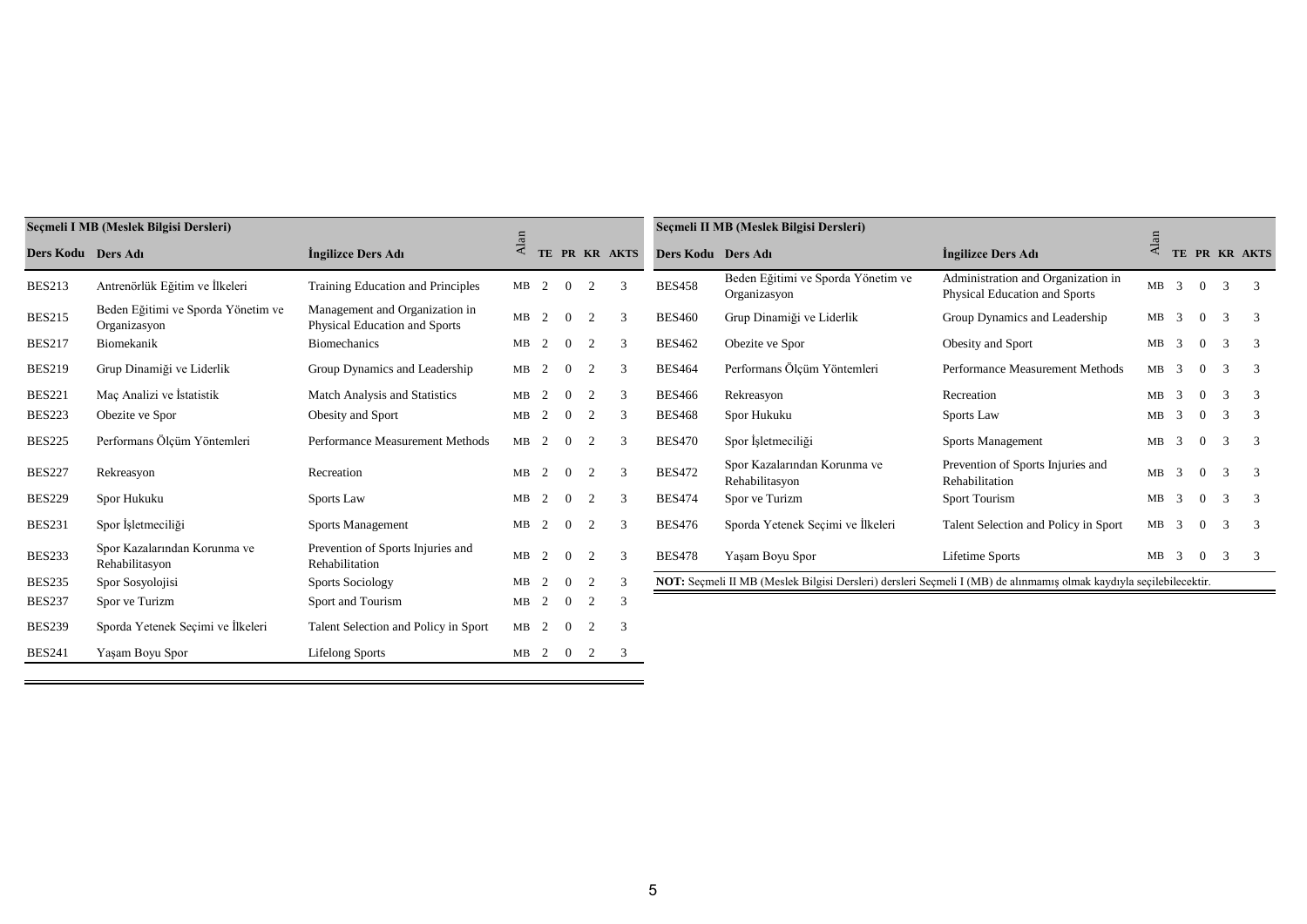|                    | Seçmeli I GK (Genel Kültür Dersleri)                       |                                                                        |           |                |                |                |                |                    | Seçmeli II GK (Genel Kültür Dersleri)                                                                            |                                                                        |                   |   |          |                |                |
|--------------------|------------------------------------------------------------|------------------------------------------------------------------------|-----------|----------------|----------------|----------------|----------------|--------------------|------------------------------------------------------------------------------------------------------------------|------------------------------------------------------------------------|-------------------|---|----------|----------------|----------------|
| Ders Kodu Ders Adı |                                                            | Ingilizce Ders Adı                                                     | $A$ lar   |                |                |                | TE PR KR AKTS  | Ders Kodu Ders Adı |                                                                                                                  | Ingilizce Ders Adı                                                     | $\overline{A}$ la |   |          |                | TE PR KR AKTS  |
| <b>BES245</b>      | Eğitim Tarihi                                              | History of Education                                                   | GK 2      |                | $\overline{0}$ | 2              |                | <b>BES482</b>      | Eğitim Tarihi                                                                                                    | History of Education                                                   | GK 2 0            |   |          | 2              | $\overline{2}$ |
| <b>BES247</b>      | Eğitimde Program Geliştirme                                | Program Development in Education                                       | GK 2      |                | $\Omega$       | $\overline{2}$ |                | <b>BES484</b>      | Eğitimde Program Geliştirme                                                                                      | Program Development in Education                                       | GK 2              |   | $\theta$ | $\mathcal{D}$  |                |
| <b>BES249</b>      | Güzel ve Etkili Konusma                                    | <b>Effective Speaking</b>                                              | <b>GK</b> | 2              |                | 2              | $\overline{2}$ | <b>BES486</b>      | Karşılaştırmalı Eğitim                                                                                           | <b>Comparative Education</b>                                           | GK 2              |   | $\Omega$ | $\mathcal{D}$  | $\overline{2}$ |
| <b>BES251</b>      | İletişim ve Kişiler Arası İlişki                           | Interpersonal Relationships and<br>Communication                       | GK 2      |                | $\Omega$       | 2              | $\gamma$       | <b>BES488</b>      | Milli Bayramlar, Tören ve Kutlamalar                                                                             | National Holidays, and Celebrations<br>Ceremonial                      | <b>GK</b>         | 2 | $\Omega$ | $\gamma$       |                |
| <b>BES253</b>      | İnsan Hakları                                              | Human Rights                                                           | GK 2      |                | $\Omega$       | 2              | $\overline{2}$ | <b>BES490</b>      | Okul Öncesi ve İlköğretimde Hareket<br>Eğitimi                                                                   | Motion Training in Preschool and<br>Primary Education                  | GK 2              |   | $\theta$ | $\mathfrak{D}$ |                |
| <b>BES255</b>      | Karşılaştırmalı Eğitim                                     | <b>Comparative Education</b>                                           | GK        | 2              | $\Omega$       | 2              | 2              | <b>BES492</b>      | Okul Rekreasyonu                                                                                                 | <b>School Recreation</b>                                               | GK 2              |   | $\Omega$ | $\mathcal{D}$  | $\overline{2}$ |
| <b>BES257</b>      | Milli Bayramlar, Tören ve Kutlamalar                       | Ceremonies and Celebrations                                            | GK 2      |                |                | 2              | $\gamma$       | <b>BES494</b>      | Toplam Kalite Yönetimi                                                                                           | <b>Total Quality Management</b>                                        | GK 2              |   | $\Omega$ | $\mathfrak{D}$ |                |
| <b>BES259</b>      | Okul Öncesi ve İlköğretimde Hareket<br>Eğitimi             | Motion Training in Preschool and<br><b>Primary Education</b>           | GK 2      |                | $\Omega$       | 2              | 2              | <b>BES496</b>      | Türk Eğitim Sisteminde Sorunlar<br>Eğilimler ve Gelişmeler                                                       | Trends and Developments in Turkish<br><b>Education System Problems</b> | <b>GK</b>         | 2 | $\theta$ | $\mathfrak{D}$ | 2              |
| <b>BES261</b>      | Okul Rekreasyonu                                           | <b>School Recreation</b>                                               | <b>GK</b> | $\overline{2}$ |                | 2              |                | <b>BES498</b>      | Yasam Dönemleri ve Uyum Problemleri                                                                              | Psychology of Adolescence                                              | GK                | 2 | $\Omega$ | $\gamma$       |                |
| <b>BES263</b>      | Öğrenme Psikolojisi                                        | Psychology of Learning                                                 | GK 2      |                |                | $\overline{c}$ |                | <b>BES408</b>      | Eğitimde Proje Gelistirme                                                                                        | Program Project in Education                                           | GK                | 2 |          |                |                |
| <b>BES265</b>      | Öğretimde Planlama ve Değerlendirme                        | Planning and Evaluation in Teaching                                    | GK 2      |                | $\Omega$       | 2              |                | <b>BES410</b>      | Mesleki Yabancı Dil                                                                                              | <b>Technical English</b>                                               | GK                | 2 | $\Omega$ | $\mathcal{L}$  |                |
| <b>BES267</b>      | Toplam Kalite Yönetimi                                     | <b>Total Quality Management</b>                                        | GK 2      |                | $\Omega$       | 2              | $\overline{2}$ | <b>BES480</b>      | Isaret Dili                                                                                                      | Sign Language                                                          | GK 2 0 2 2        |   |          |                |                |
| <b>BES269</b>      | Türk Eğitim Sisteminde Sorunlar<br>Eğilimler ve Gelişmeler | Trends and Developments in Turkish<br><b>Education System Problems</b> | <b>GK</b> | $\overline{2}$ |                | 2              | $\overline{2}$ |                    | NOT: Seçmeli II GK (Genel Kültür Dersleri) dersleri Seçmeli I (GK) de alınmamış olmak kaydıyla seçilebilecektir. |                                                                        |                   |   |          |                |                |
| <b>BES271</b>      | Yaşam Dönemleri ve Uyum<br>Problemleri                     | Psychology of Adolescence                                              | GK        | 2              | $\Omega$       | 2              | $\overline{2}$ |                    |                                                                                                                  |                                                                        |                   |   |          |                |                |
| <b>BES273</b>      | Isaret Dili                                                | Sign Language                                                          | GK 2      |                | $\overline{0}$ | 2              |                |                    |                                                                                                                  |                                                                        |                   |   |          |                |                |